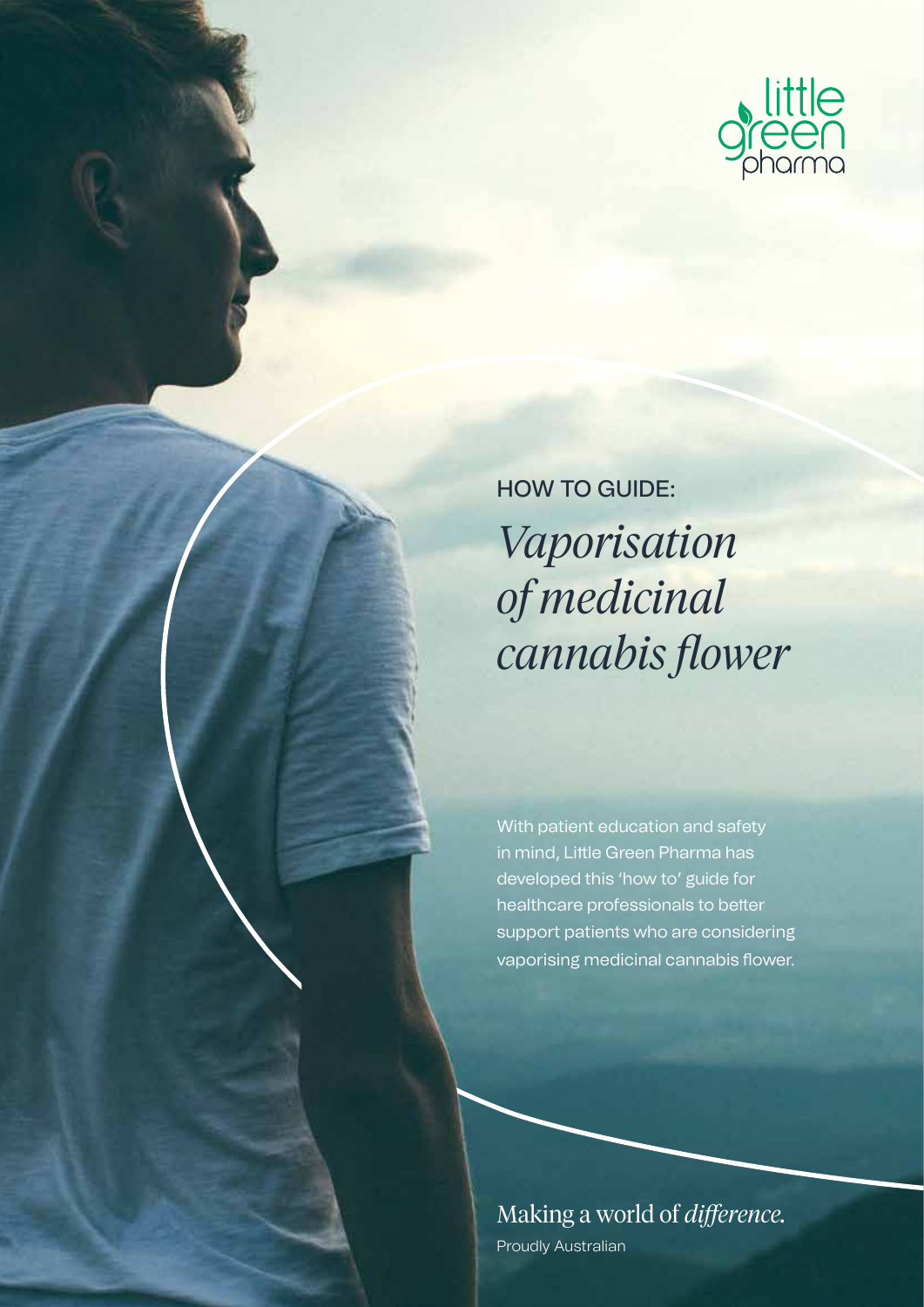# Step-by-step instructions on how to use a vaporiser:

Any vaporiser guidance provided by a product manufacturer supersedes this general guidance. Please refer directly to the device manufacturer's instructions before use.

Please read before using your vaporiser:

- Cannabis oil which is to be used for oral ingestion must NOT be used in any type of vaporiser.
- This information relates to the vaporisation of dried medical cannabis flower only and does not cover vaporisation devices that use vaporiser cartridges.
- Your prescriber will advise your medical cannabis flower dosing requirements. You should not exceed this daily prescribed dosage.



**STEP** 

*Prepare dried flower*

**2**

Make sure the device is charged or plugged in.

# **Do not turn on the device yet.**

**TIP:** Some vaporisers can get quite hot while in use so don't turn the device on until you are ready to start inhalation.



Measure and grind the dried flower. Vaporisers will require a fine to medium grind so grind or break apart your dosage accordingly. Please refer to the device's instruction guide for further clarification on the grind required.

**Grind your prescribed flower dosage and use a scale to check the weight.**

**TIPS:** A grinder will help achieve a more consistent result and avoid damaging trichomes. For this reason you may prefer to use a grinder rather than scissors or breaking the cannabis flower apart manually.

 Grind the flower to the required consistency before using a 0.01g digital scale to ensure accurate dosing weight.



Identify the heating chamber and open the lid.

**Please check the device instructions on how to insert dried flower into the heating chamber.**

**4 STEP** *Insert dosage*

Place your recommended dosage of dried flower into the vaporiser's heating chamber.

**Do not pack the chamber tightly as it is important to have free air flow in the chamber.**

**TIPS:** Dosing caps, filling chambers, tweezers and loading trays are useful tools available to assist with packing and help to avoid flower wastage.

 If the chamber is packed too tightly, it may take a few extra inhalations for any vapour to be released from the device.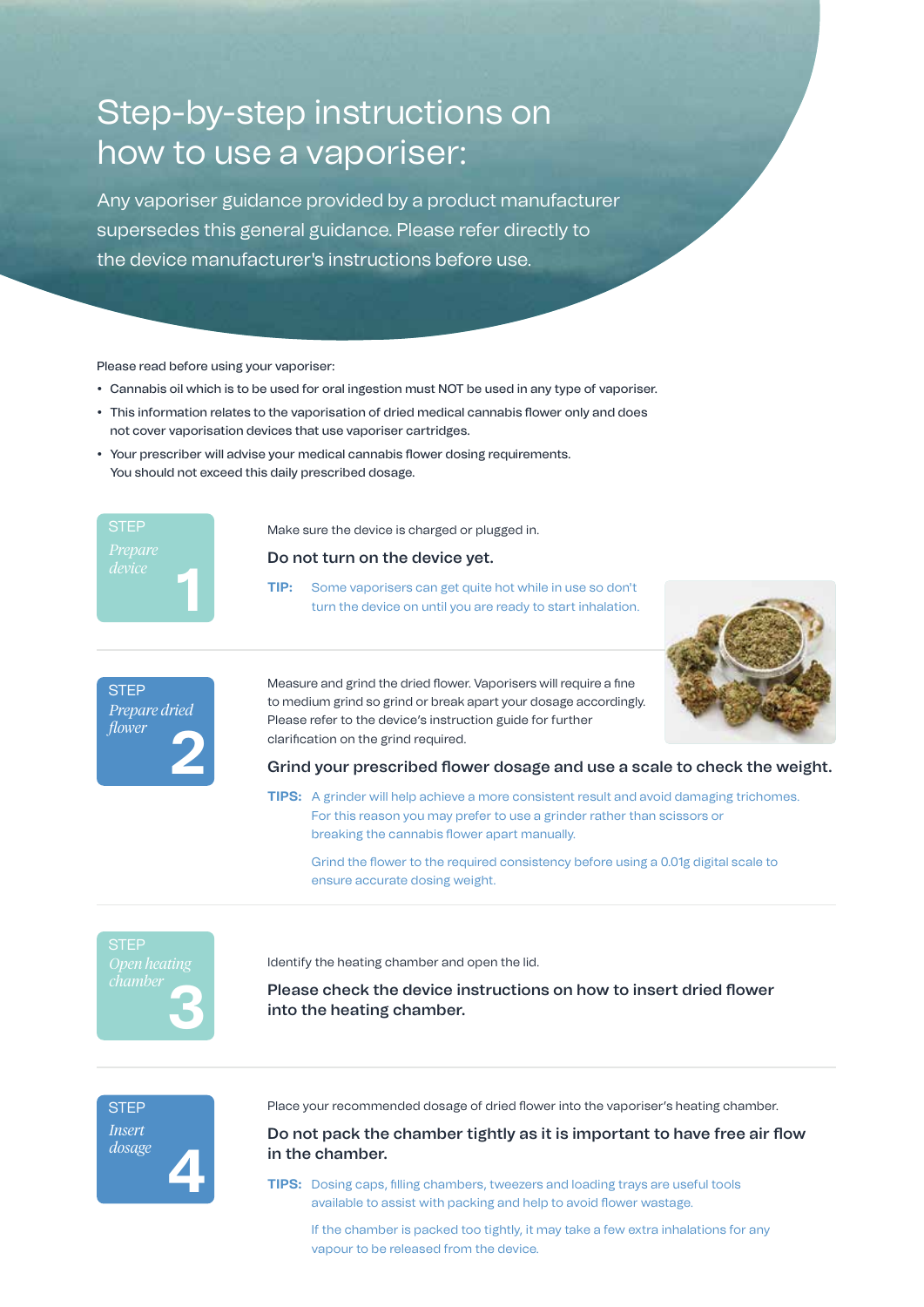

**STEP** 

*Inhalation*

**6**

**Close the lid of the vaporiser heating chamber and turn on the device.** If you are using a vaporiser for the first time it is suggested you use the default factory temperature setting recommended by the manufacturer. You can increase or decrease the temperature to maximise therapeutic effect(s) whilst maintaining an inhalation temperature that is comfortable for you.

# **The overall cannabinoid and terpene profiles may be impacted by the temperature of the device.**

**TIP:** High CBD flowers will vaporise at a higher temperature (200 – 220ºC) whilst THC tends to be heated at lower temperatures (160 -180ºC). When vaporising at a lower temperature the taste and smell provided by the terpenes is usually stronger.

#### **Slowly inhale for 5 seconds and exhale for 10 seconds.**

This is described as the Fulton Puff Method\*. It is common practice to wait between 5 -15 minutes to feel therapeutic effects. There is no set time length for inhalation, and inhalation should be as deep as possible without causing undue discomfort. Coughing is to be expected when first becoming accustomed to a vaporiser – even for experienced smokers – because the experience is different for the lungs. Coughing or discomfort may also be linked to the temperature and or unfamiliarity with vaporising. This will reduce over time.

#### **There may be little to no vapour when you exhale.**

This is normal as vaping cannabis flower is different to a nicotine vaporiser. If a patient is unsure if they are experiencing the optimal therapeutic benefit and have waited 15 minutes they may wish to inhale again.

# **How do you know when the dose has been fully vaporised.**

You will know the flower has been fully vaporised when you exhale and do not see any more vapour. Also, once the device is turned off and cooled down, you can inspect the flower to confirm. If it has been vaporised it should have changed in colour (from green to brown) and will be drier than before.

\*ncbi.nlm.nih.gov/pmc/articles/PMC6901575/



# **After use it is important to cool and clean your device.**

Turn off your device and for safety reasons let it cool down before cleaning or storing. Follow the instructions provided with your vaporiser to ensure it is cleaned between each use, keeping in mind the best time to clean your device is after administration and once cool enough to open.

Ensure that the device is stored in a safe location away from the reach of children.

# Frequently asked questions

#### **Why use vaporisation as a form of administration?**

Vaporisation of medicinal cannabis flower (also known as 'vaping') allows for quick onset of therapeutic benefit and acute symptom relief.

A quick onset of action might be required when treating conditions such as:

- **•** Breakthrough pain
- **•** Insomnia (specifically not being able to fall asleep)
- **•** PTSD
- **•** Panic attacks
- **•** Anxiety.

# **What equipment can be used to use to vaporise cannabis flower medicine?**

To vaporise medicinal cannabis flower product safely and effectively the following items are commonly used:

- **•** A vaporiser (ensures safe inhalation of flower product)
- **•** A 0.01g digital scale (used to measure the maximum dose amount i.e. 0.1g)
- **•** A grinder (a tool used to break down cannabis flower into smaller, homogenised elements for a more optimal therapeutic experience)

*Please note, patients do not need to purchase a vaporiser registered on the Australian Register of Therapeutic Goods (ARTG), however it is recommended by the TGA.*